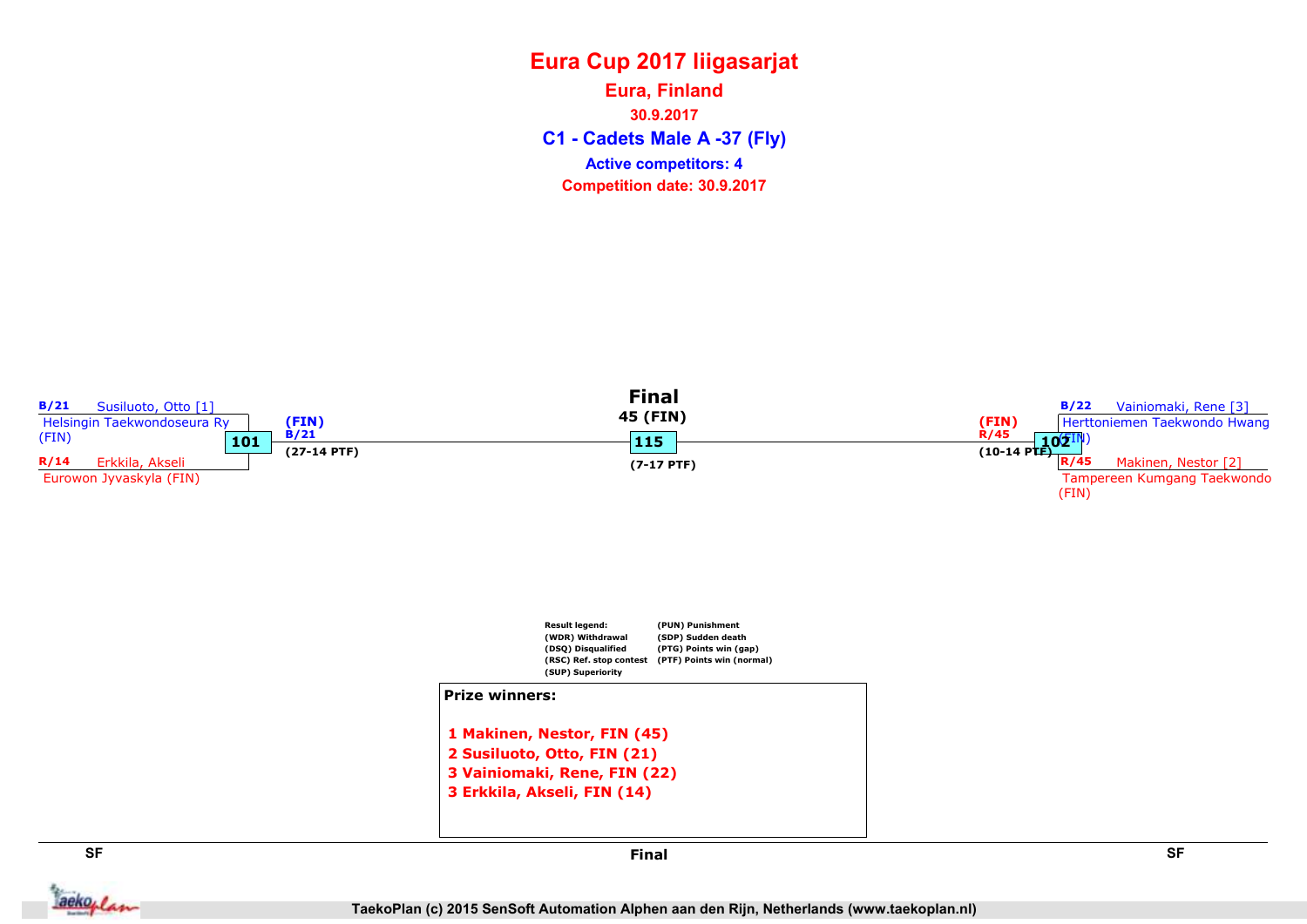C1 - Cadets Male A -45 (Feather) Eura, Finland 30.9.2017 Competition date: 30.9.2017 Active competitors: 3





```
1 Ulkuniemi, Miro, FIN (16)
2 Sillah, Yusuf, FIN (20)
3 Lindgren, Leevi, FIN (59)
```


aekoplan

SF SF Final

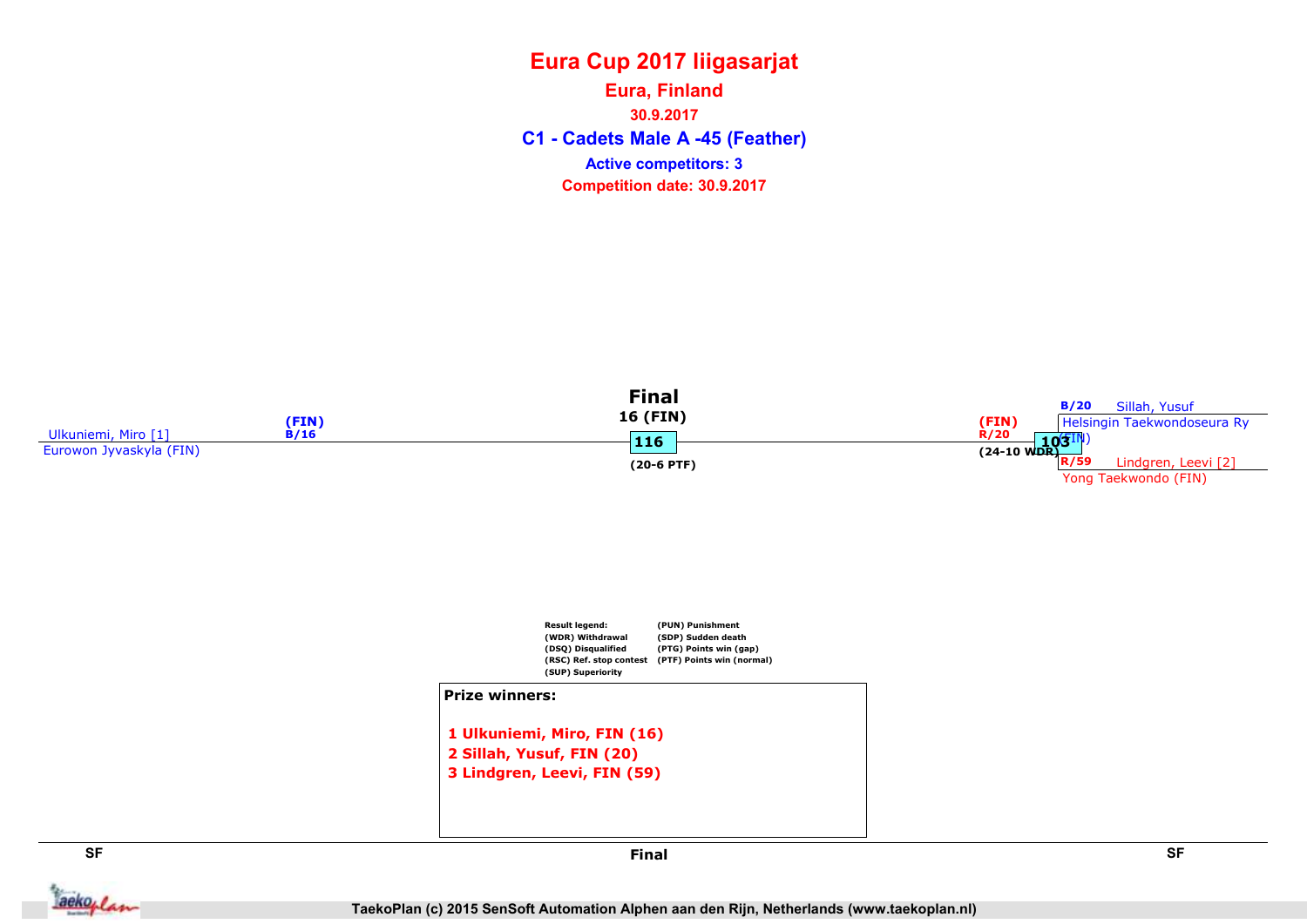#### Eura Cup 2017 liigasarjat C1 - Cadets Male A -53 (Welter) Eura, Finland 30.9.2017 Competition date: 30.9.2017 Active competitors: 3







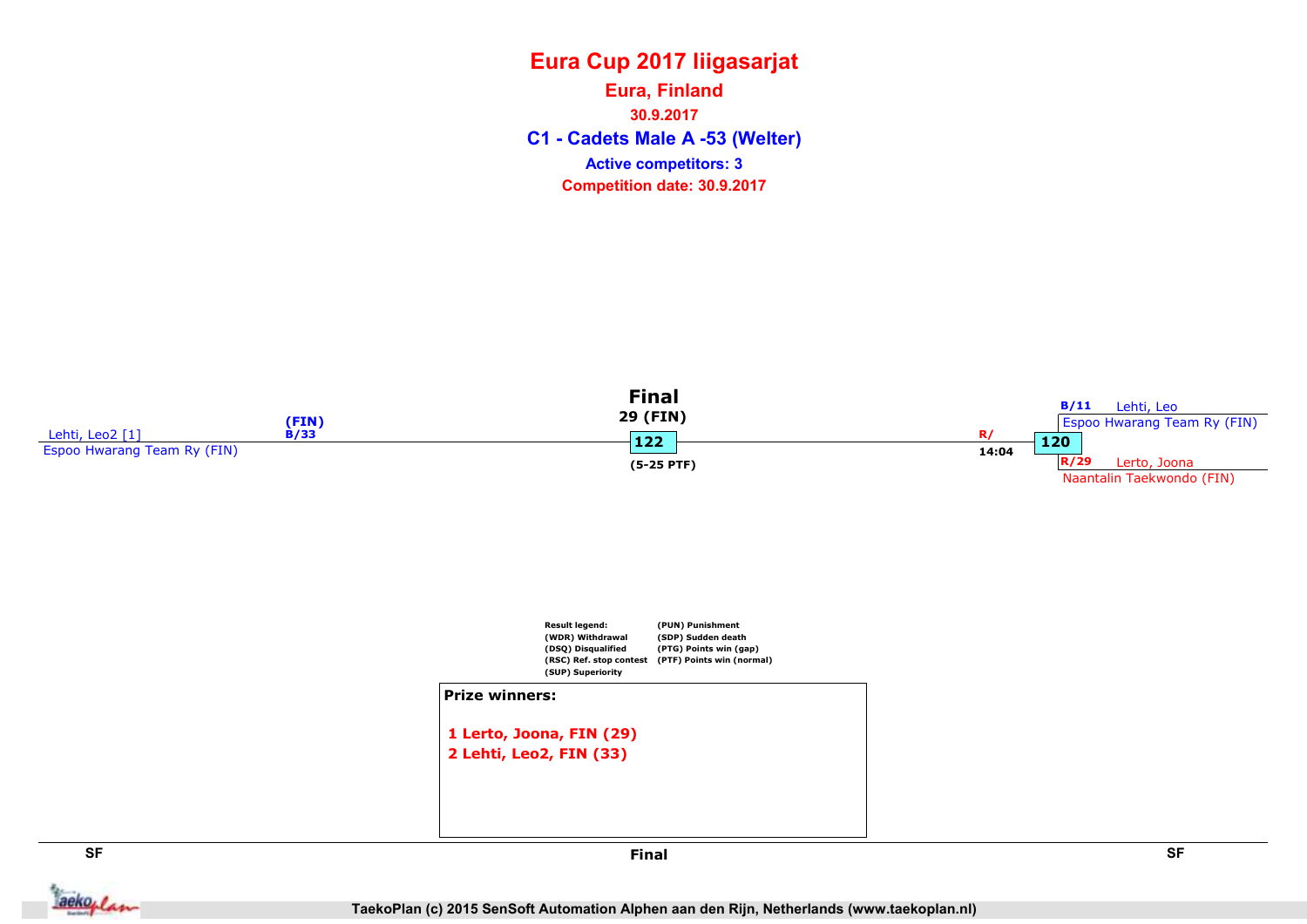#### Eura Cup 2017 liigasarjat C1 - Cadets Male A -57 (Light middle) Eura, Finland 30.9.2017 Competition date: 30.9.2017 Active competitors: 2

|                           | 30 (FIN)    |                             |
|---------------------------|-------------|-----------------------------|
| Lerto, Joona1             | 208         | <b>R/34</b> Halenius, Jimi2 |
| Naantalin Taekwondo (FIN) |             | Porvoon Taekwondoseura ry   |
|                           | $(6-3 RSC)$ | (FIN)                       |



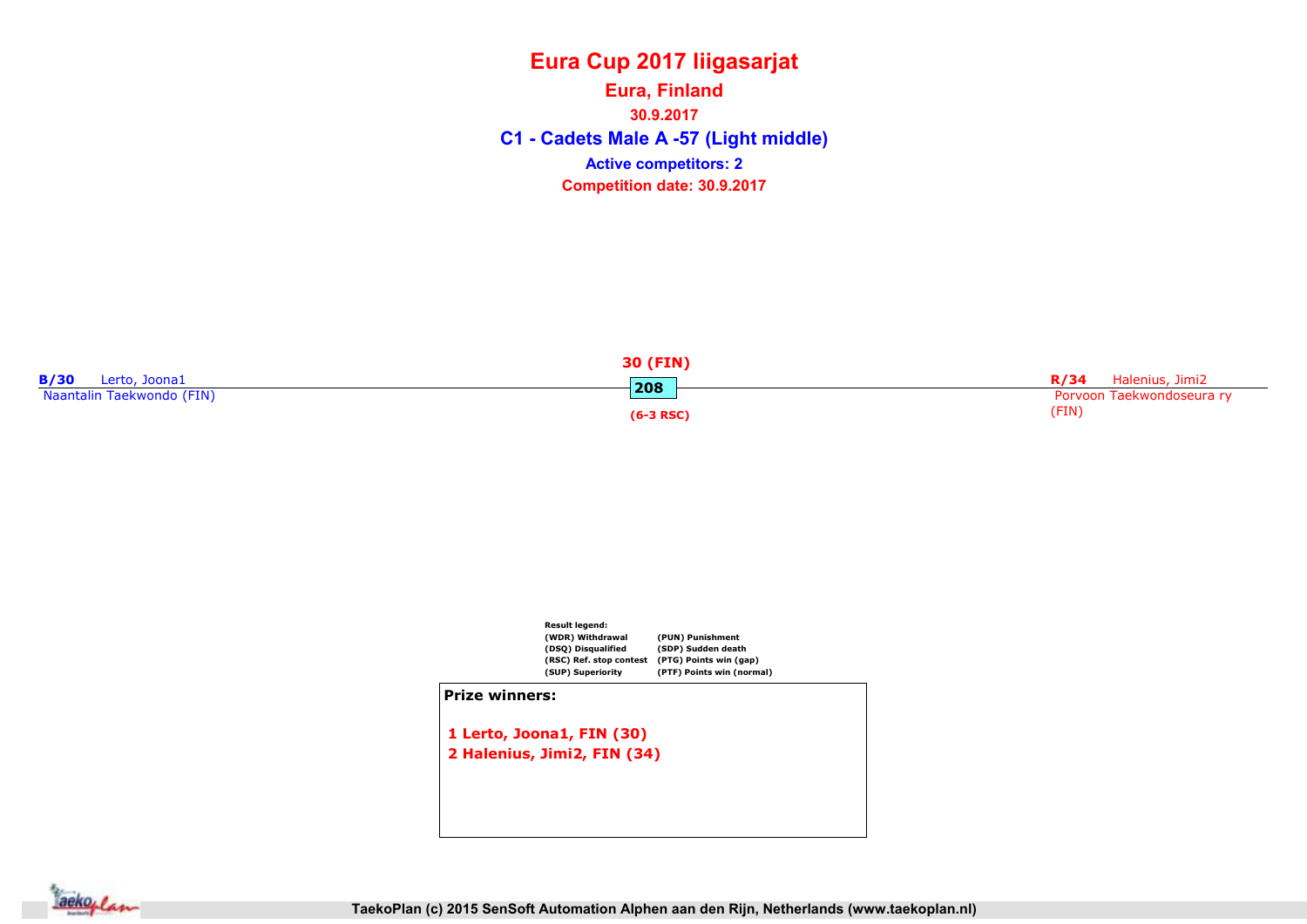C1 - Cadets Female A -29 (Fin) Eura, Finland 30.9.2017 Competition date: 30.9.2017 Active competitors: 2





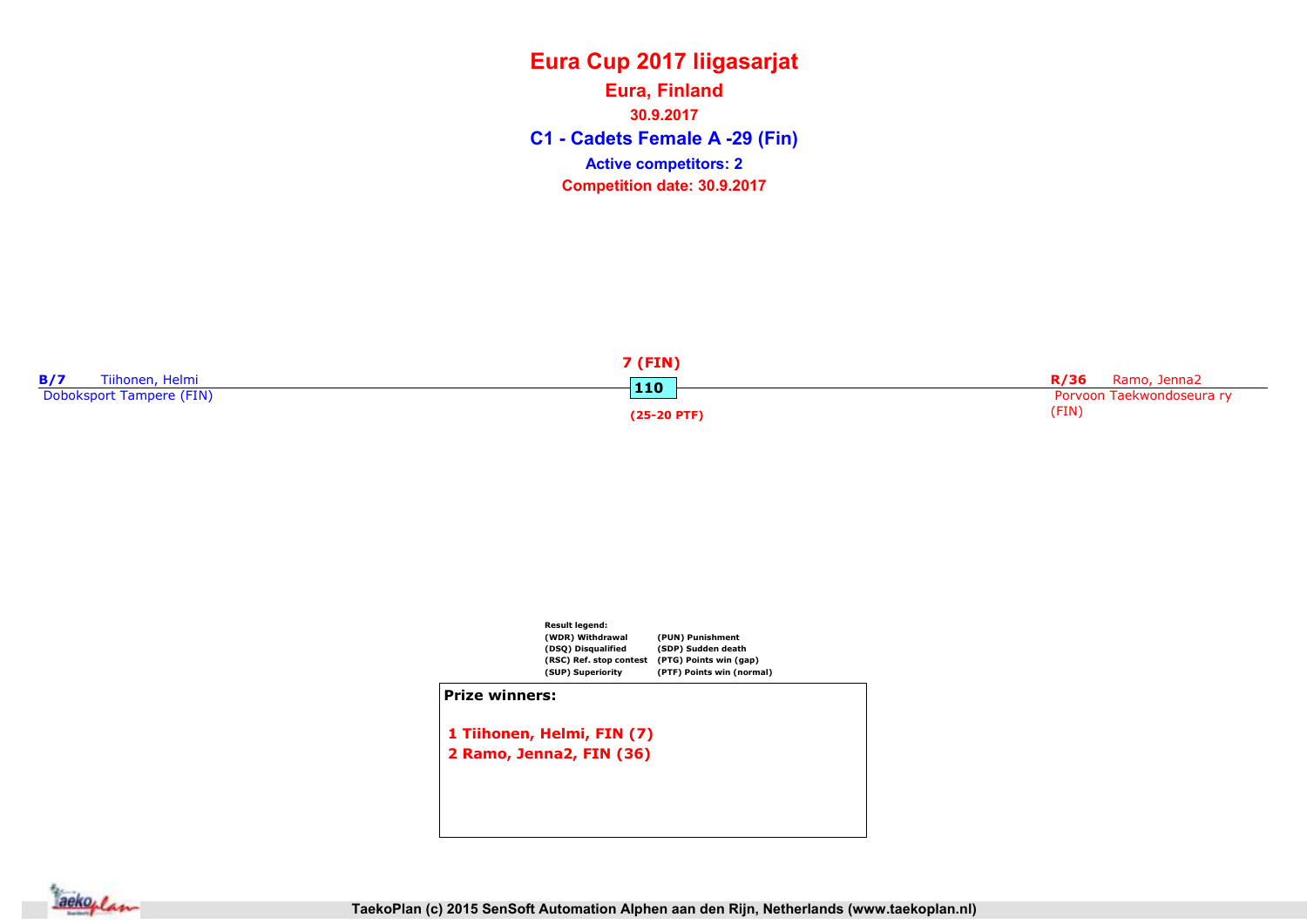C1 - Cadets Female A -33 (Fly) Eura, Finland 30.9.2017 Competition date: 30.9.2017 Active competitors: 4

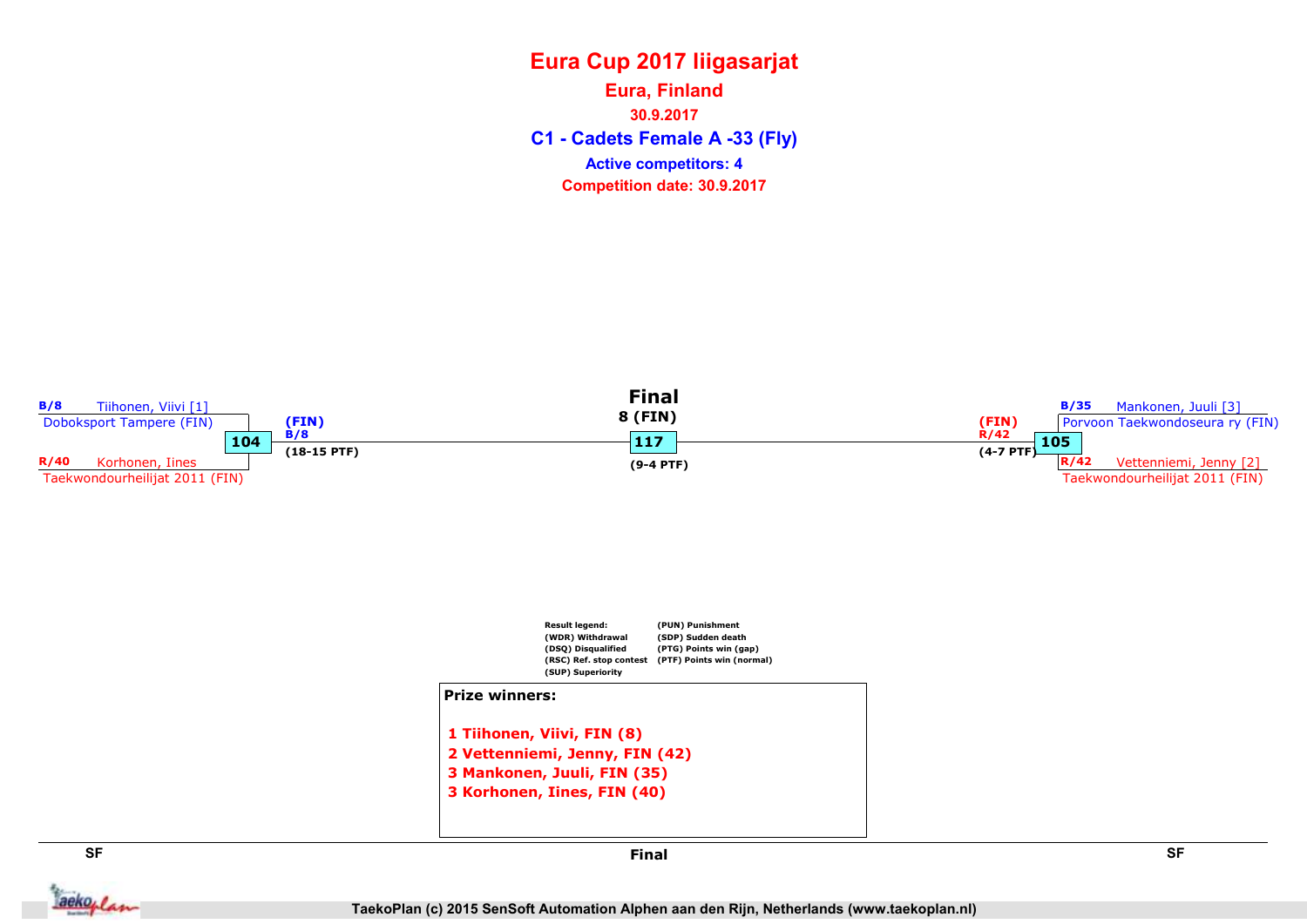C1 - Cadets Female A -37 (Bantam) Eura, Finland 30.9.2017 Competition date: 30.9.2017 Active competitors: 4



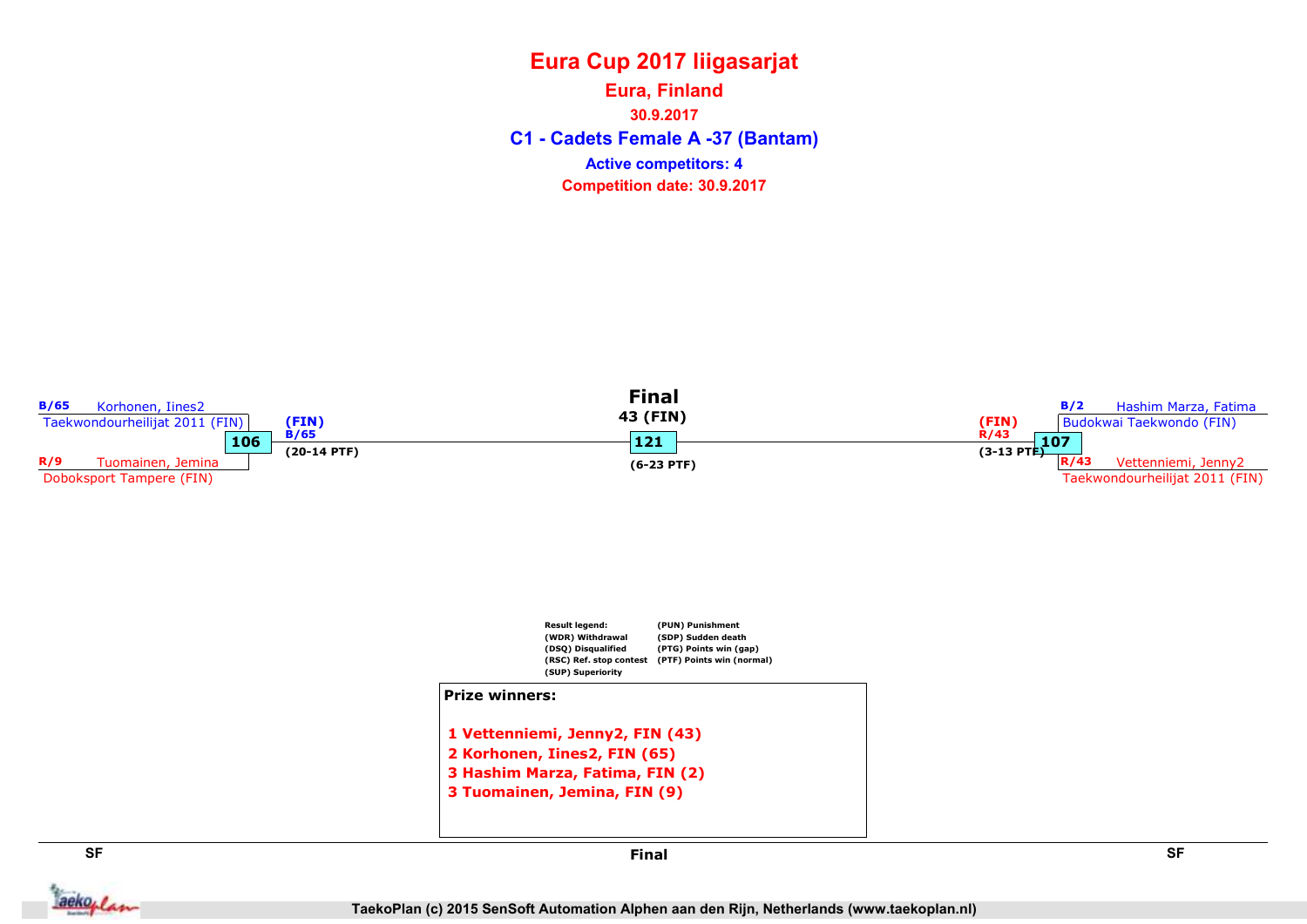C1 - Cadets Female A -41 (Feather) Eura, Finland 30.9.2017 Competition date: 30.9.2017 Active competitors: 5



TaekoPlan (c) 2015 SenSoft Automation Alphen aan den Rijn, Netherlands (www.taekoplan.nl)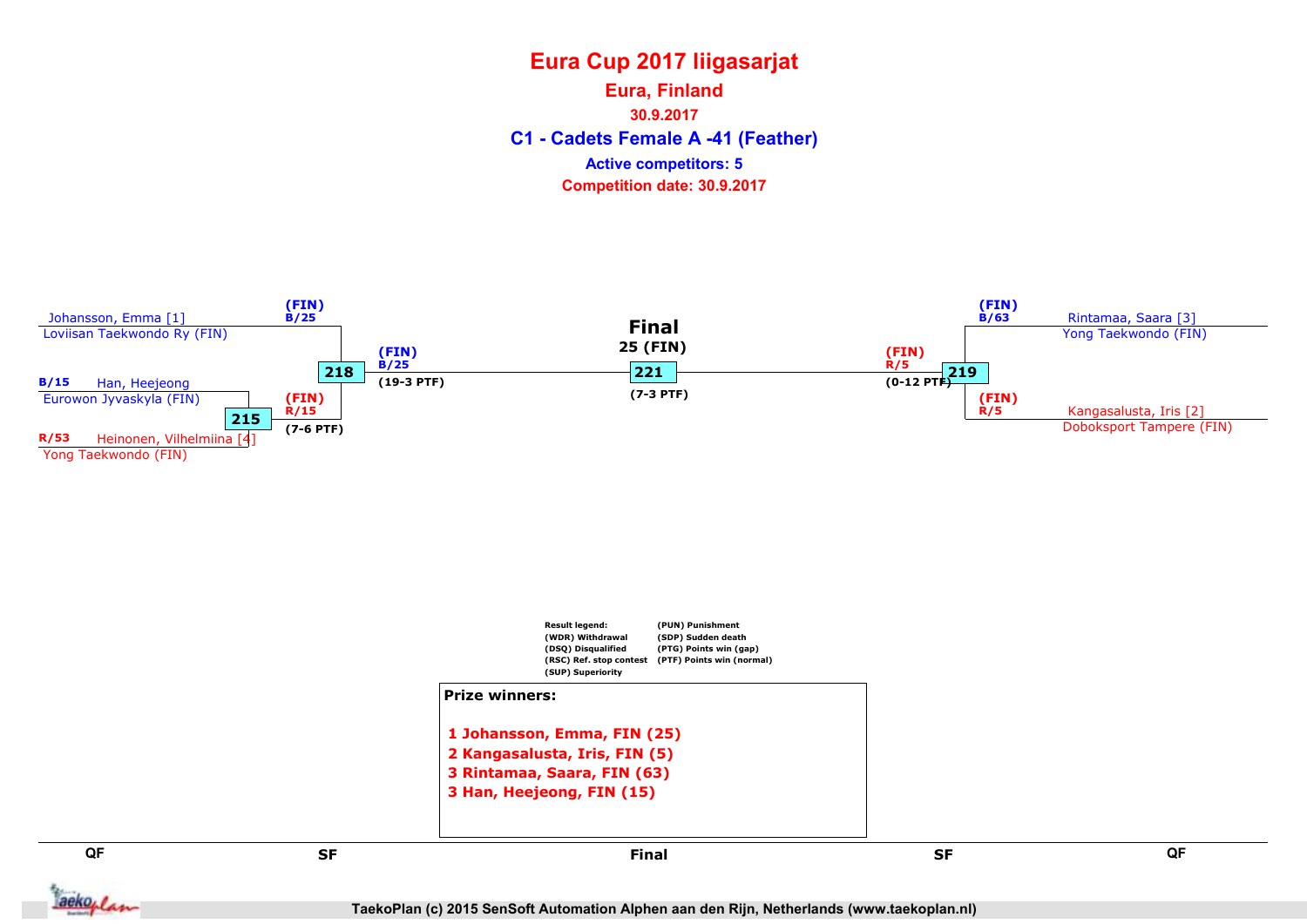C1 - Cadets Female A -44 (Light) Eura, Finland 30.9.2017 Competition date: 30.9.2017 Active competitors: 4

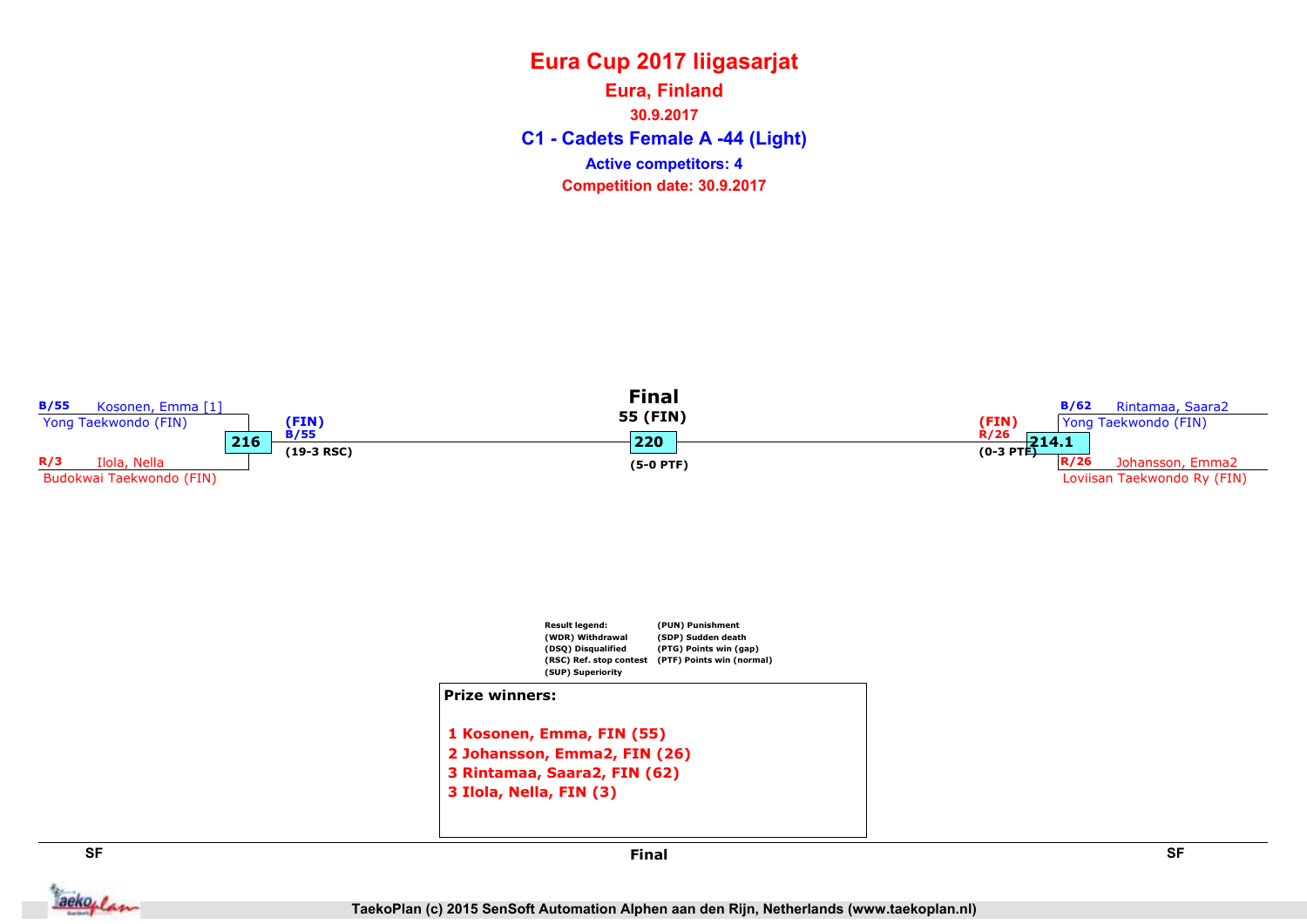C1 - Cadets Female A -51 (Light middle) Eura, Finland 30.9.2017 Competition date: 30.9.2017 Active competitors: 3





**Jackoplan** 

SF SF Final

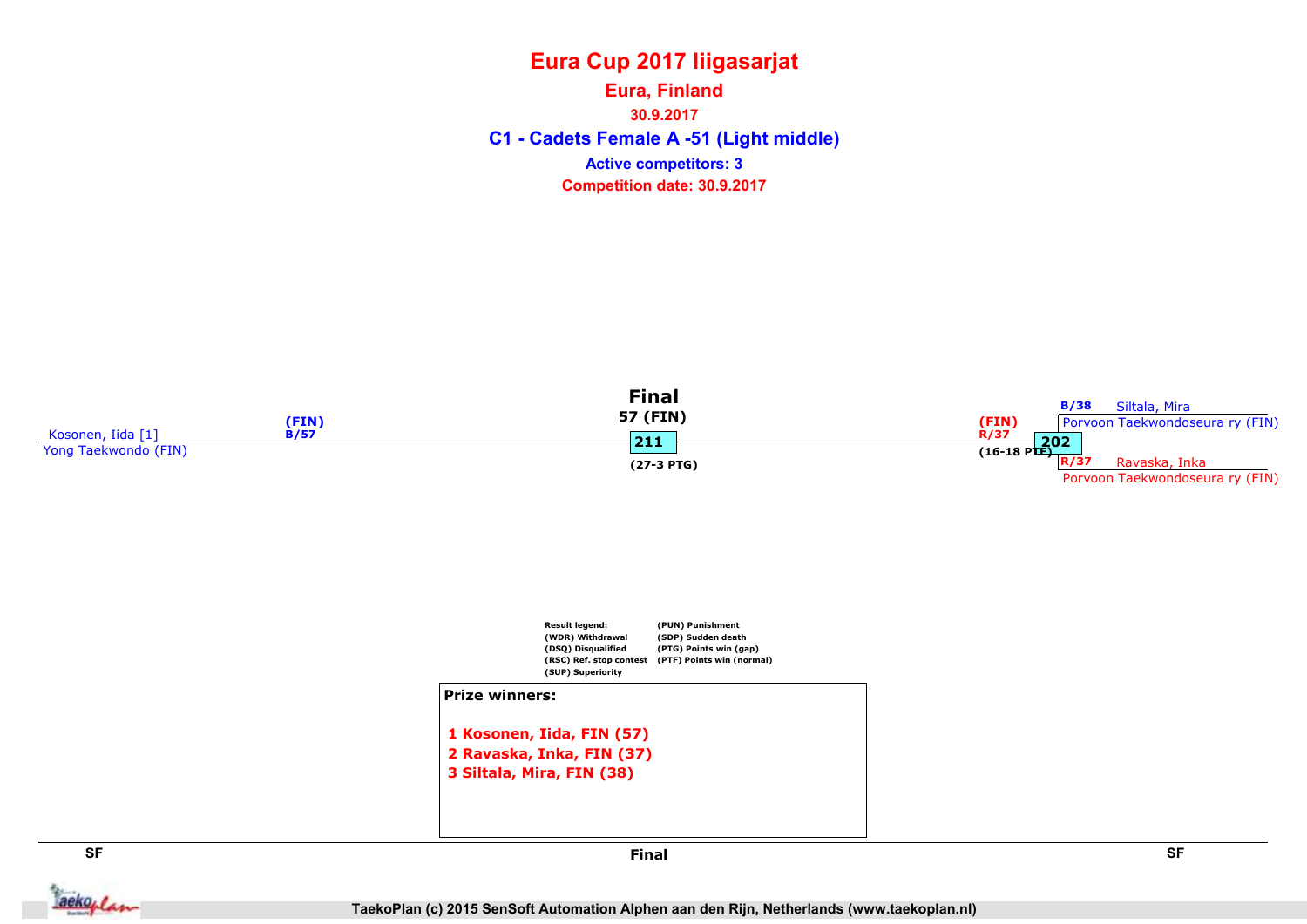C1 - Cadets Female A -55 (Middle) Eura, Finland 30.9.2017 Competition date: 30.9.2017 Active competitors: 2

|                            | 46 (FIN)    |                             |
|----------------------------|-------------|-----------------------------|
| <b>B/54</b> Kosonen, Iida2 | 209         | R/46 Saarinen, Jenni        |
| Yong Taekwondo (FIN)       |             | Tampereen Kumgang Taekwondo |
|                            | $(4-5$ PTF) | (FIN)                       |



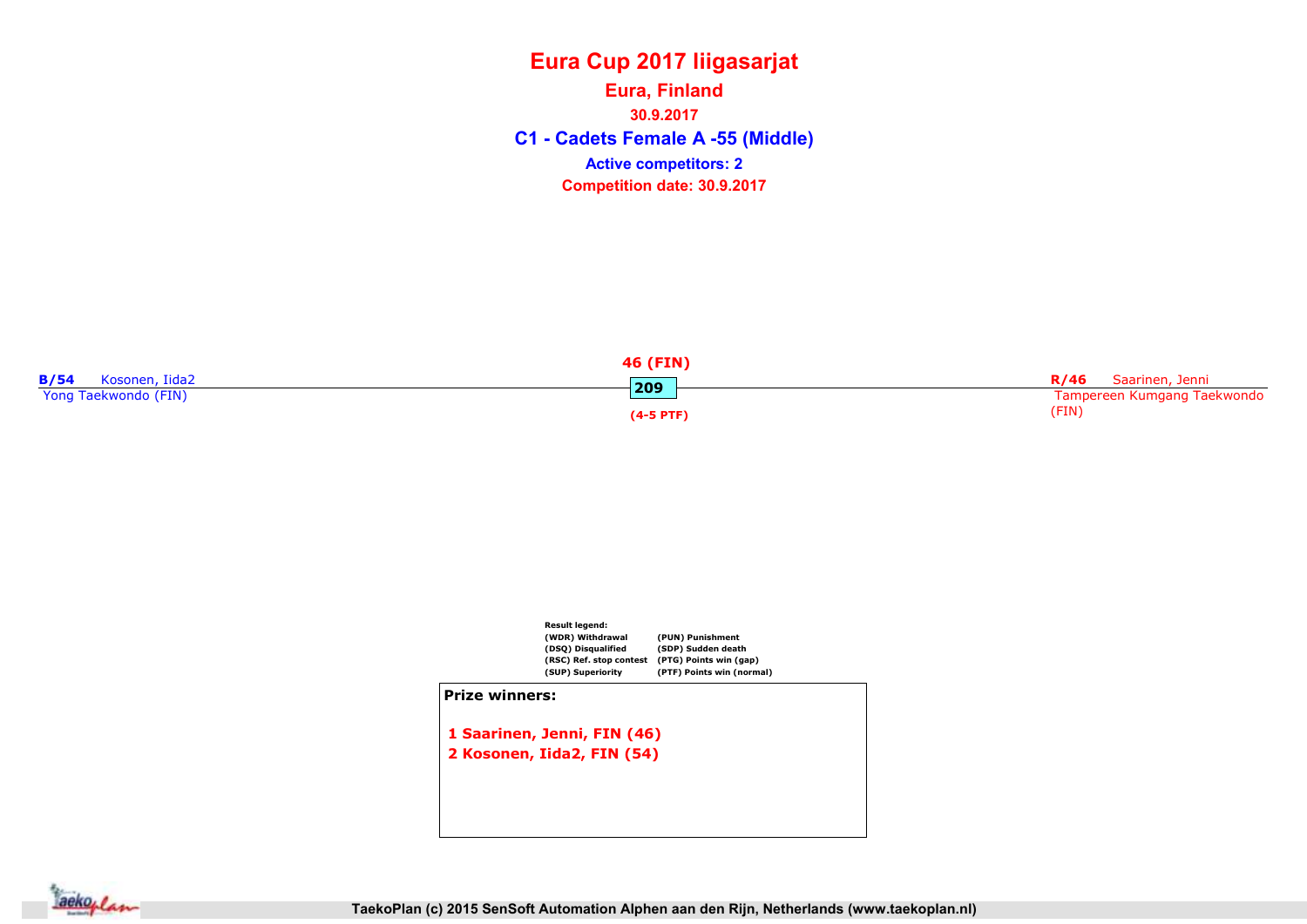#### Eura Cup 2017 liigasarjat B1 - Juniors Male A -63 (Welter) Eura, Finland 30.9.2017 Competition date: 30.9.2017 Active competitors: 3





```
1 Isoasalo, Mika, FIN (27)
2 Anwari, Khaleghdad, FIN (1)
3 Ilkka, Lenni, FIN (50)
```




Final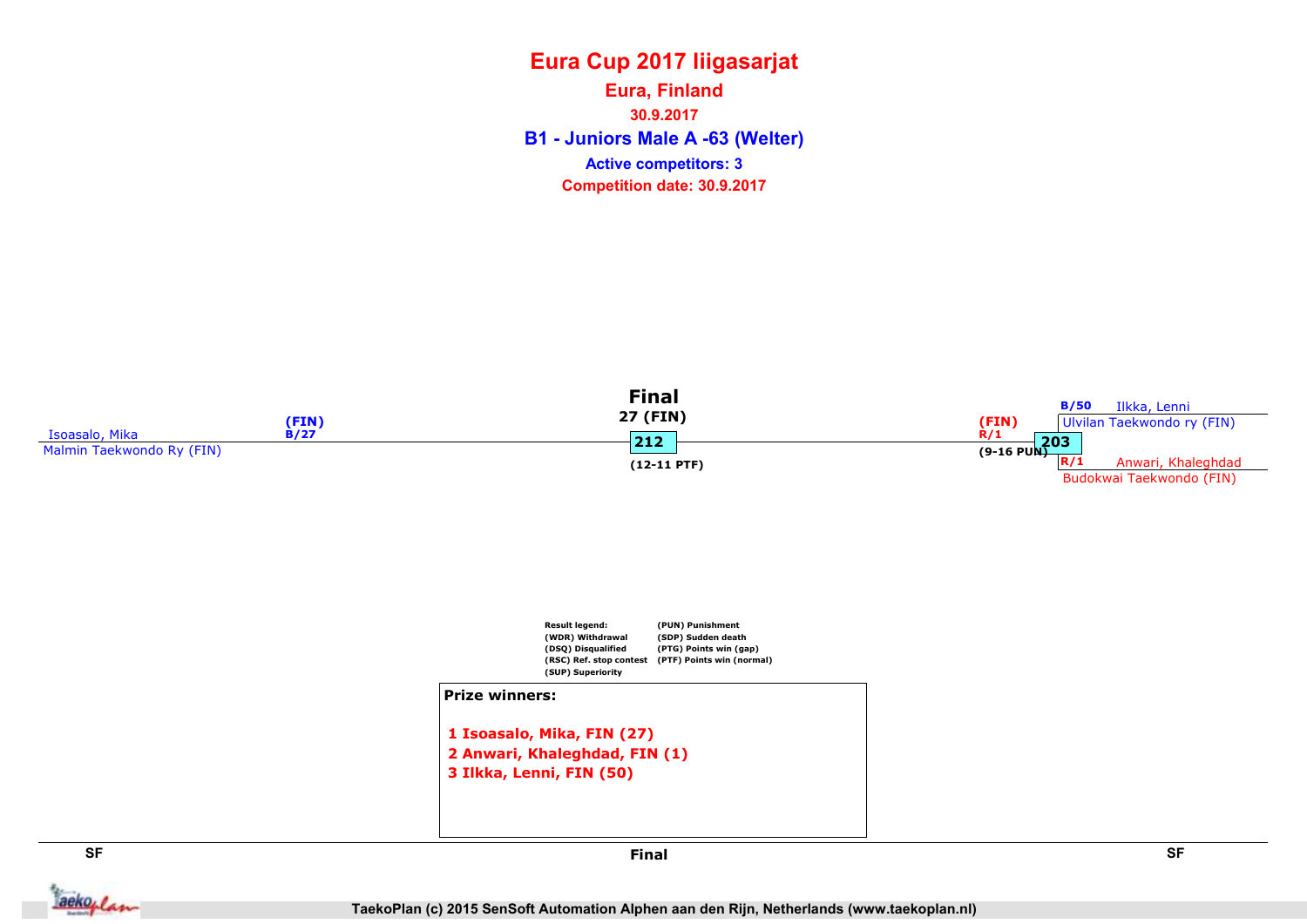#### Eura Cup 2017 liigasarjat Eura, Finland

B1 - Juniors Male A -68 (Light Middle) 30.9.2017 Competition date: 30.9.2017 Active competitors: 2





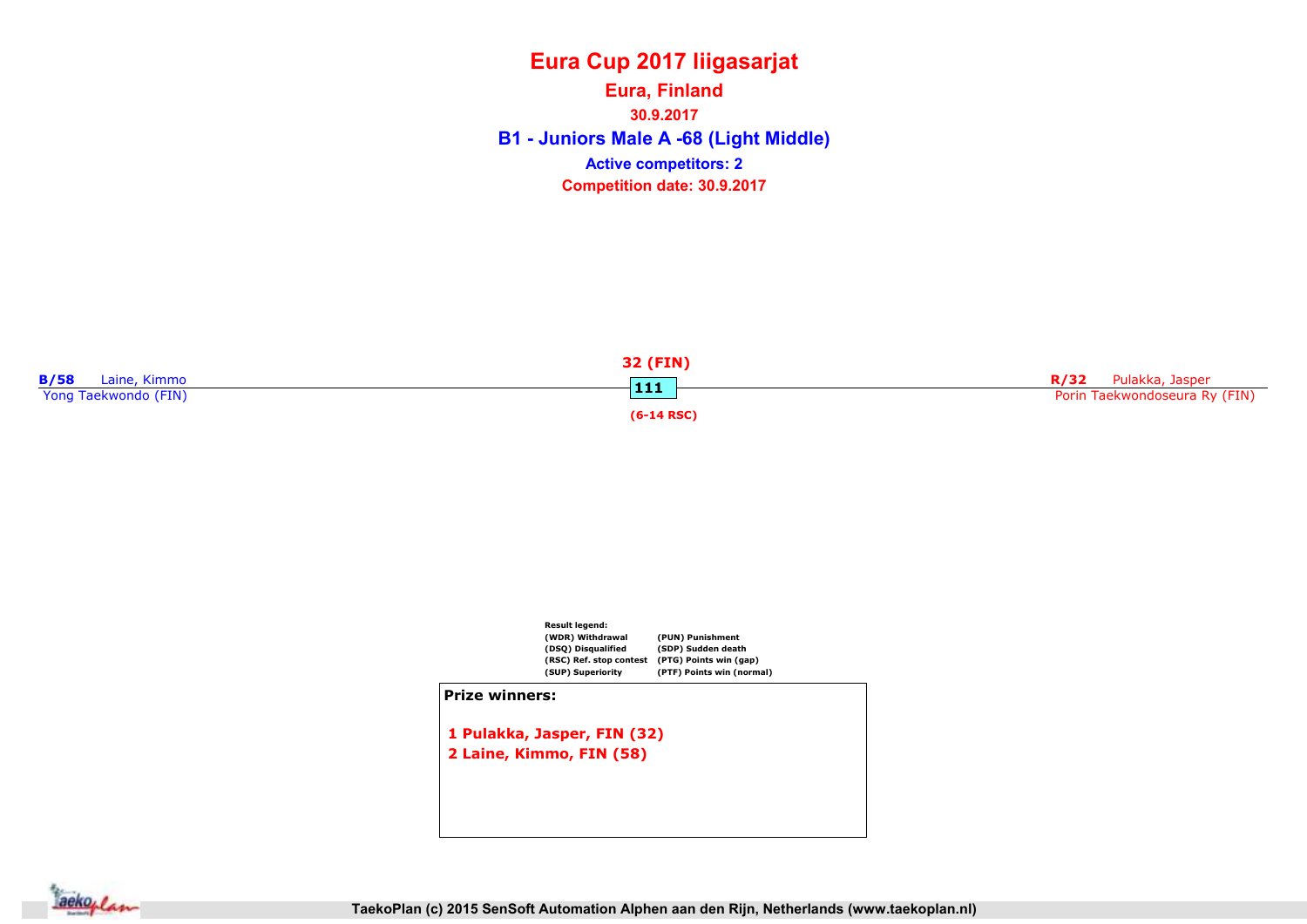B1 - Juniors Female A -49 (Feather) Eura, Finland 30.9.2017 Competition date: 30.9.2017 Active competitors: 4



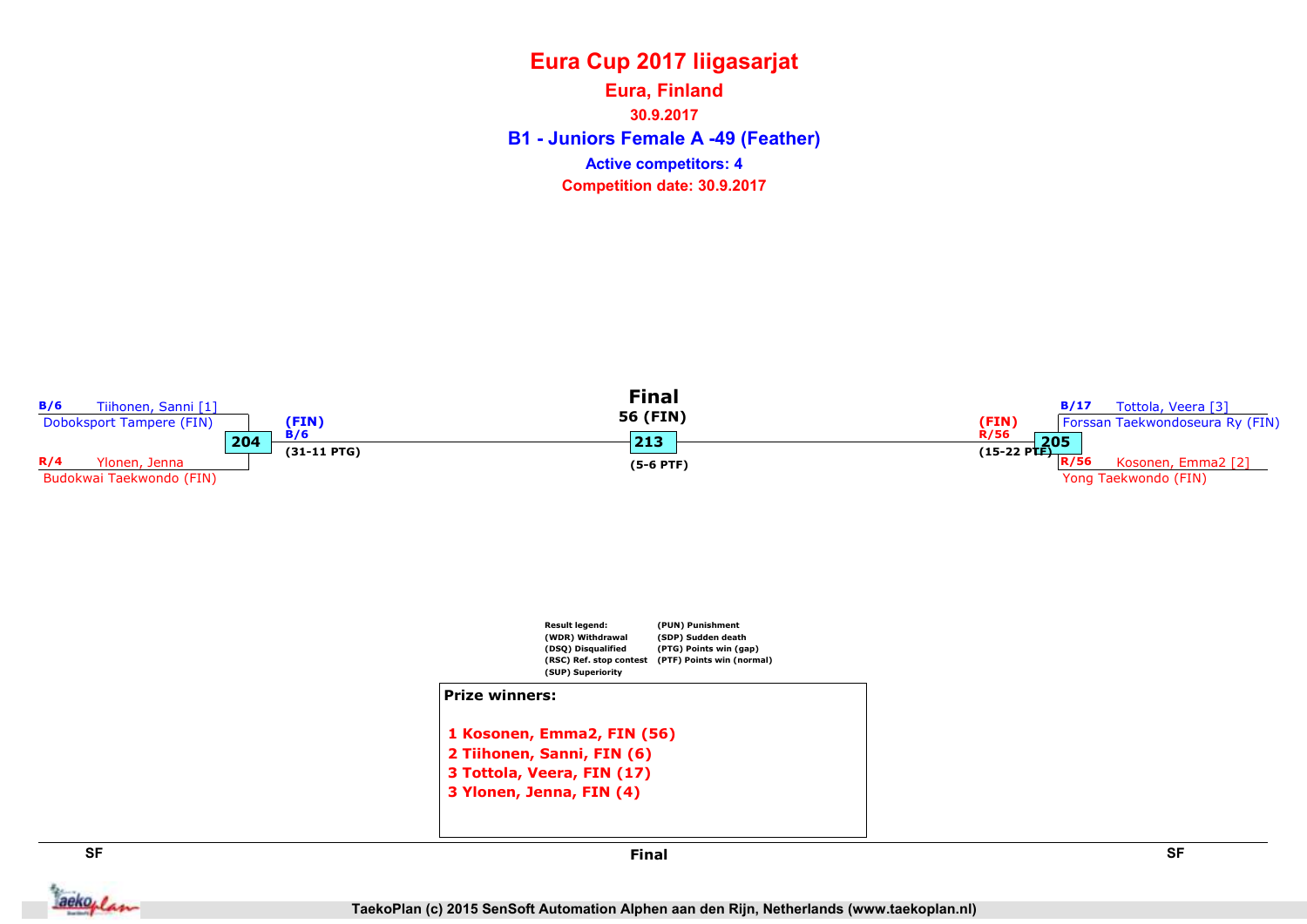B1 - Juniors Female A -55 (Welter) Eura, Finland 30.9.2017 Competition date: 30.9.2017 Active competitors: 5



TaekoPlan (c) 2015 SenSoft Automation Alphen aan den Rijn, Netherlands (www.taekoplan.nl)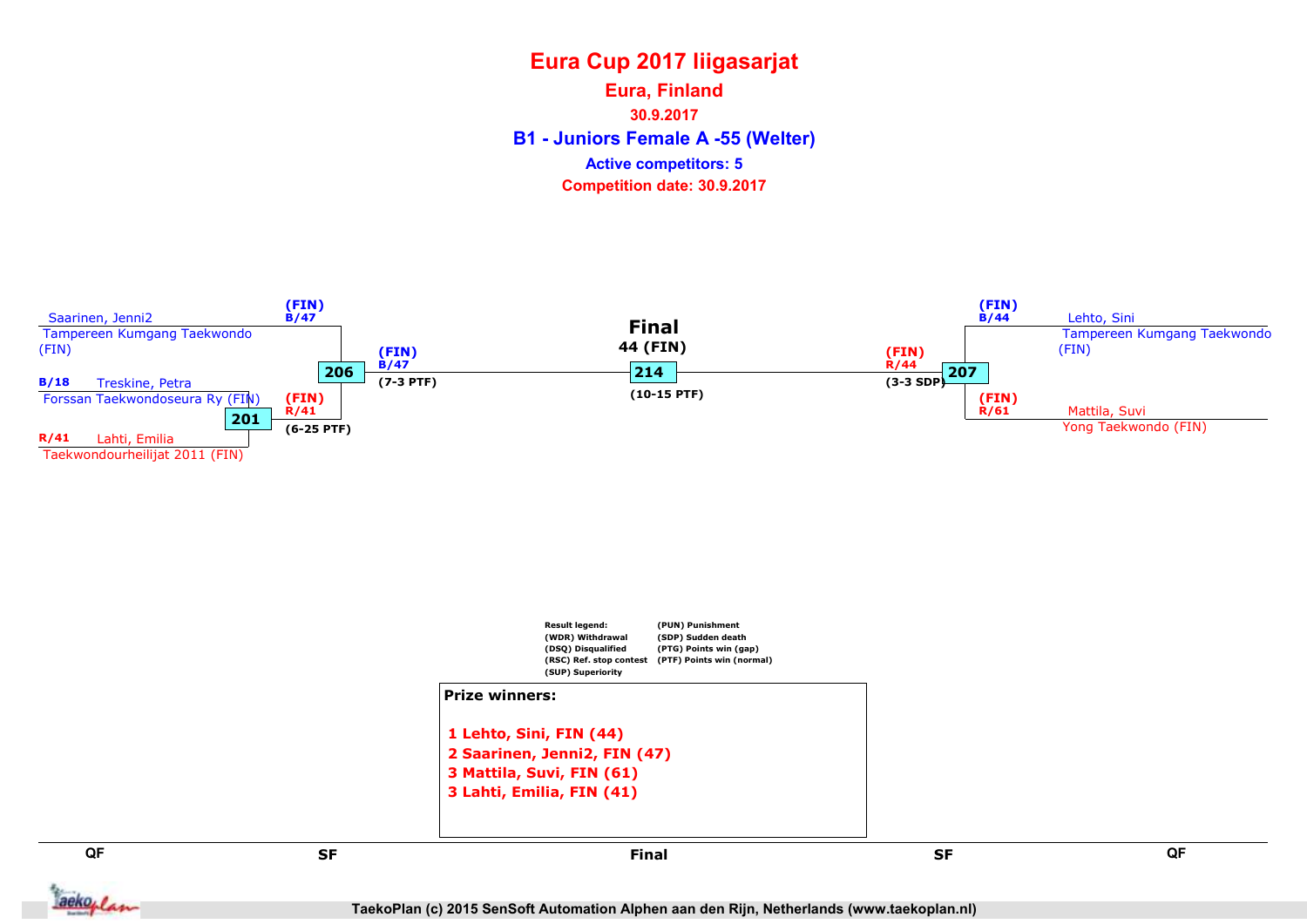B1 - Juniors Female A -63 (Middle) Eura, Finland 30.9.2017 Competition date: 30.9.2017 Active competitors: 2





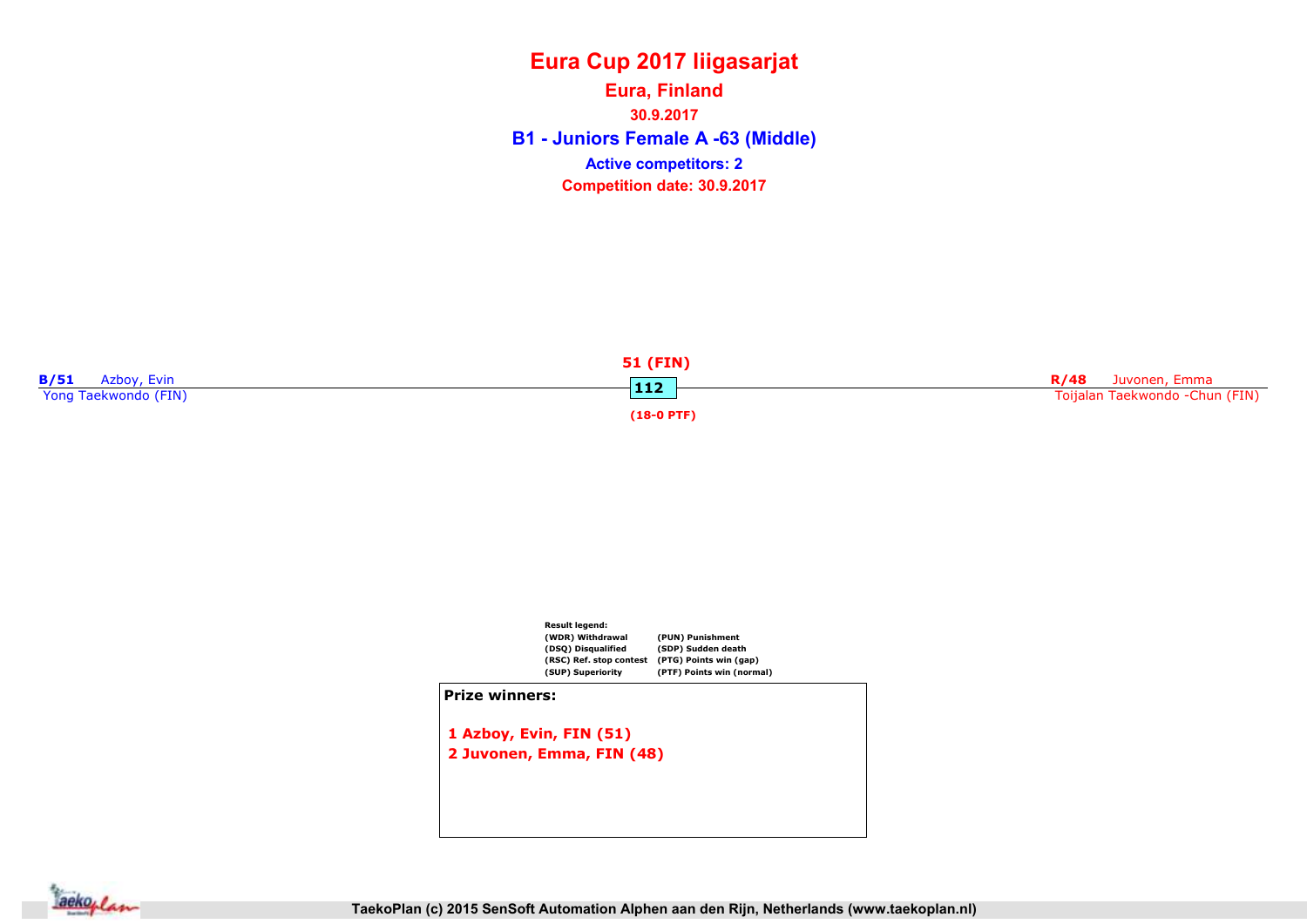R1 - Seniors Male A -68 (Feather) Eura, Finland 30.9.2017 Competition date: 30.9.2017 Active competitors: 2





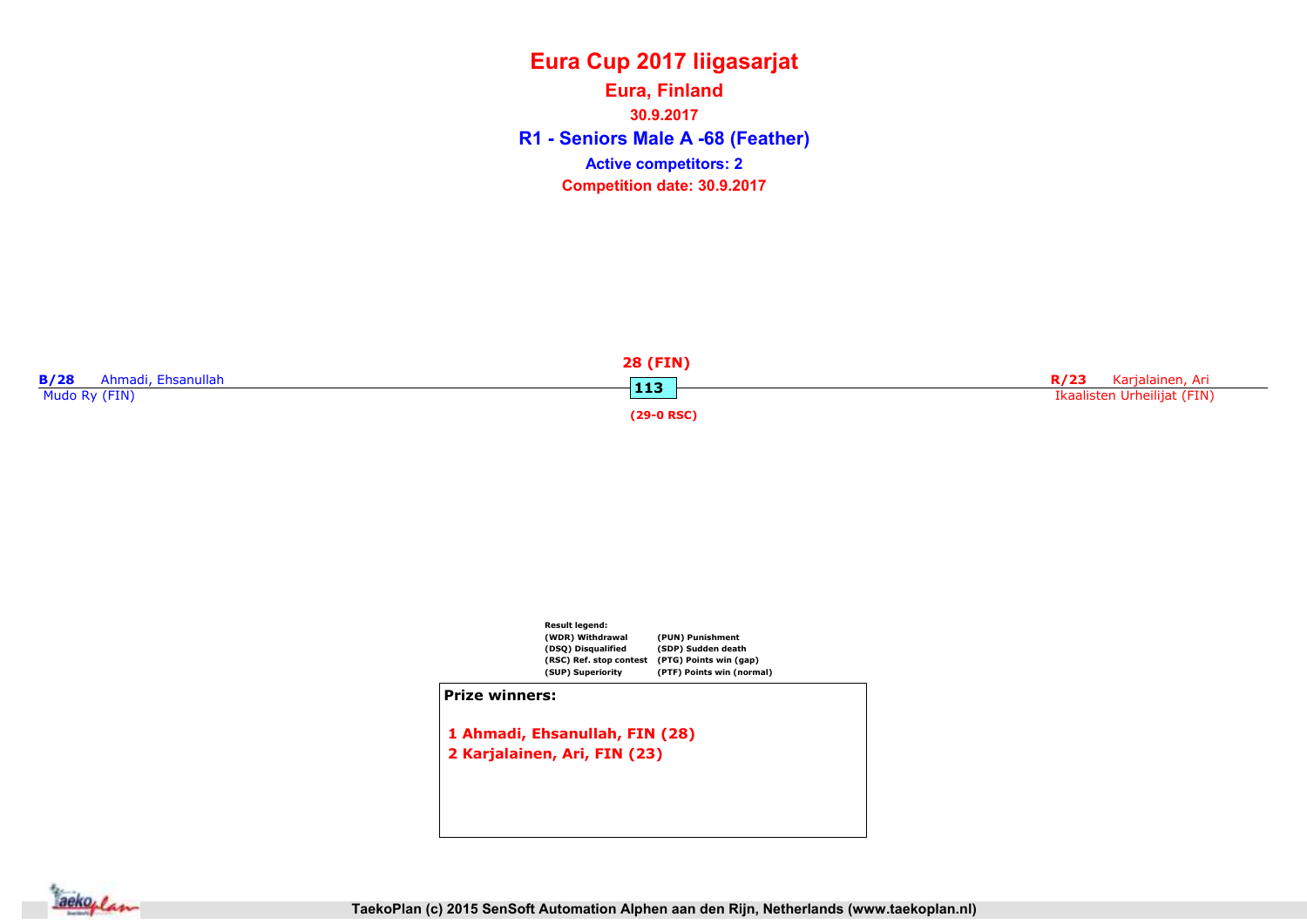#### TaekoPlan (c) 2015 SenSoft Automation Alphen aan den Rijn, Netherlands (www.taekoplan.nl)

aekoplan









#### R1 - Seniors Female A -53 (Bantam) 30.9.2017 Competition date: 30.9.2017 Active competitors: 2

Eura Cup 2017 liigasarjat

Eura, Finland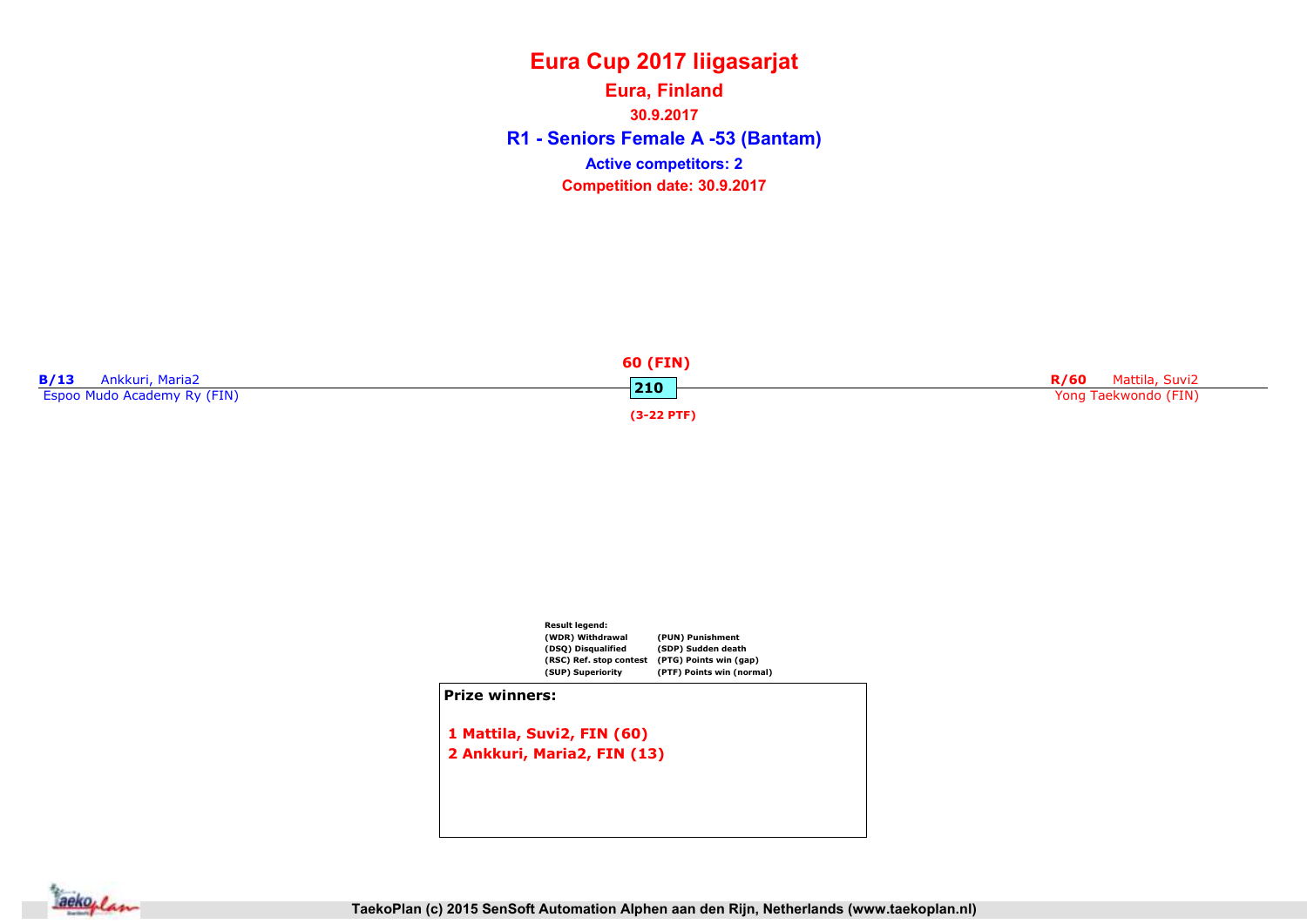R1 - Seniors Female A -62 (Light) Eura, Finland 30.9.2017 Competition date: 30.9.2017 Active competitors: 4